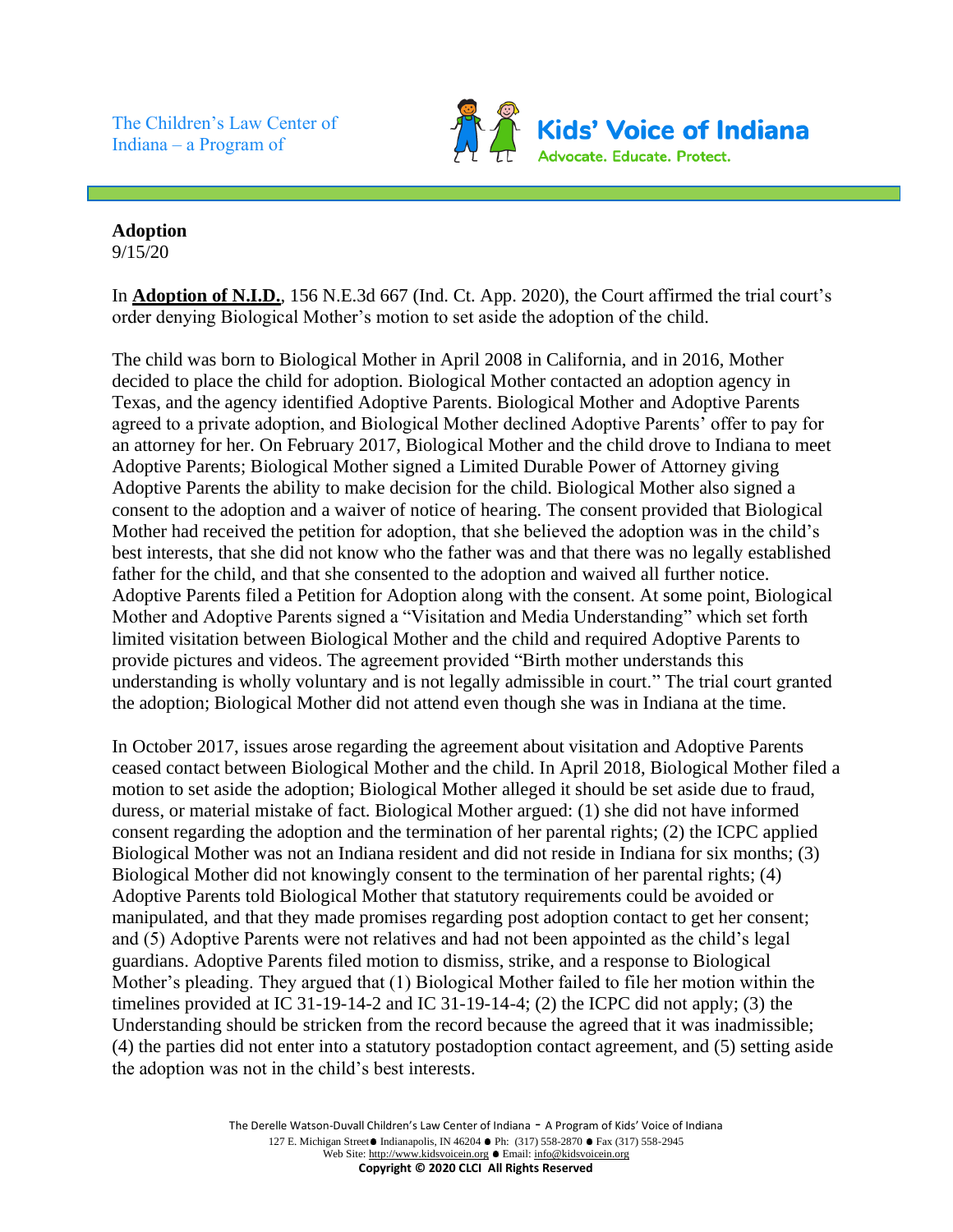The trial court held hearings in July and October 2018. It ultimately denied Adoptive Parents' Motion to Dismiss, finding that it was within the time allowed if considered from the adoption decree, and that it was best to decide the issue on its merits. The trial court denied Biological Mother's motion to set aside the adoption; the trial court found that (1) the motion was timely; (2) the ICPC did not apply to the adoption; (3) Biological Mother's consent was voluntary and she failed to show fraud, duress, or material mistake of fact; (4) Biological Mother failed to show that noncompliance with the Visitation Understanding justified setting aside the adoption; and (5) the adoption was in the child's best interests.

**Because Biological Mother's motion to set aside the adoption did not comply with the time limitations set forth in IC 31-19-14-4, the trial court should have granted Adoptive Parents' Motion to Dismiss.** Adoptive Parents argued that the trial court erred by denying their motion to dismiss Biological Mother's motion to set aside the adoption based on timeliness. IC 31-19-14-2 operates as a statute of limitations which prevents direct or collateral attacks on adoption decrees. The statute does not define custody, but provides that

Except as provided in section 3 of this chapter, if a person whose parental rights are terminated by the entry of an adoption decree challenges the adoption decree not more than the later of:

(1) six (6) months after the entry of an adoption decree; or

(2) one (1) year after the adoptive parents obtain custody of the child;

the court shall sustain the adoption decree unless the person challenging the adoption decree establishes, by clear and convincing evidence, that modifying or setting aside the adoption decree is in the child's best interests.

IC 31-19-14-4 also places limits on a person's ability to challenge an adoption by providing:

After the expiration of the period described in section 2 of this chapter, neither a person whose parental rights are terminated by the entry of an adoption decree nor any other person may challenge the adoption decree even if:

(1) notice of the adoption was not given; or

(2) the adoption proceedings were in any other manner defective.

Biological Mother was barred from challenging the adoption after one year from the time Adoptive Parents gained custody of the child; Biological Mother argued that this was the date of the adoption decree, while Adoptive Parents argued that this was February 2017, when Biological Mother left the child in their care and signed the power of attorney. Biological Mother's argument placed her within the time frame allowed by IC 31-19-14-2, while Adoptive Parents' interpretation of custody placed Biological Mother outside the allotted timeframe. The Court noted that both parties ignored IC 31-19-14-3, which provides:

(a) A person who consents to an adoption may not withdraw the consent to adoption after the entry of the adoption decree under IC 31-19-10-4.

(b) A person who is served with notice of an adoption under IC 31-19-10-4 may not:

(1) contest the adoption; or

(2) establish paternity;

The Derelle Watson-Duvall Children's Law Center of Indiana - A Program of Kids' Voice of Indiana 127 E. Michigan Street ● Indianapolis, IN 46204 ● Ph: (317) 558-2870 ● Fax (317) 558-2945 Web Site: http://www.kidsvoicein.org • Email: info@kidsvoicein.org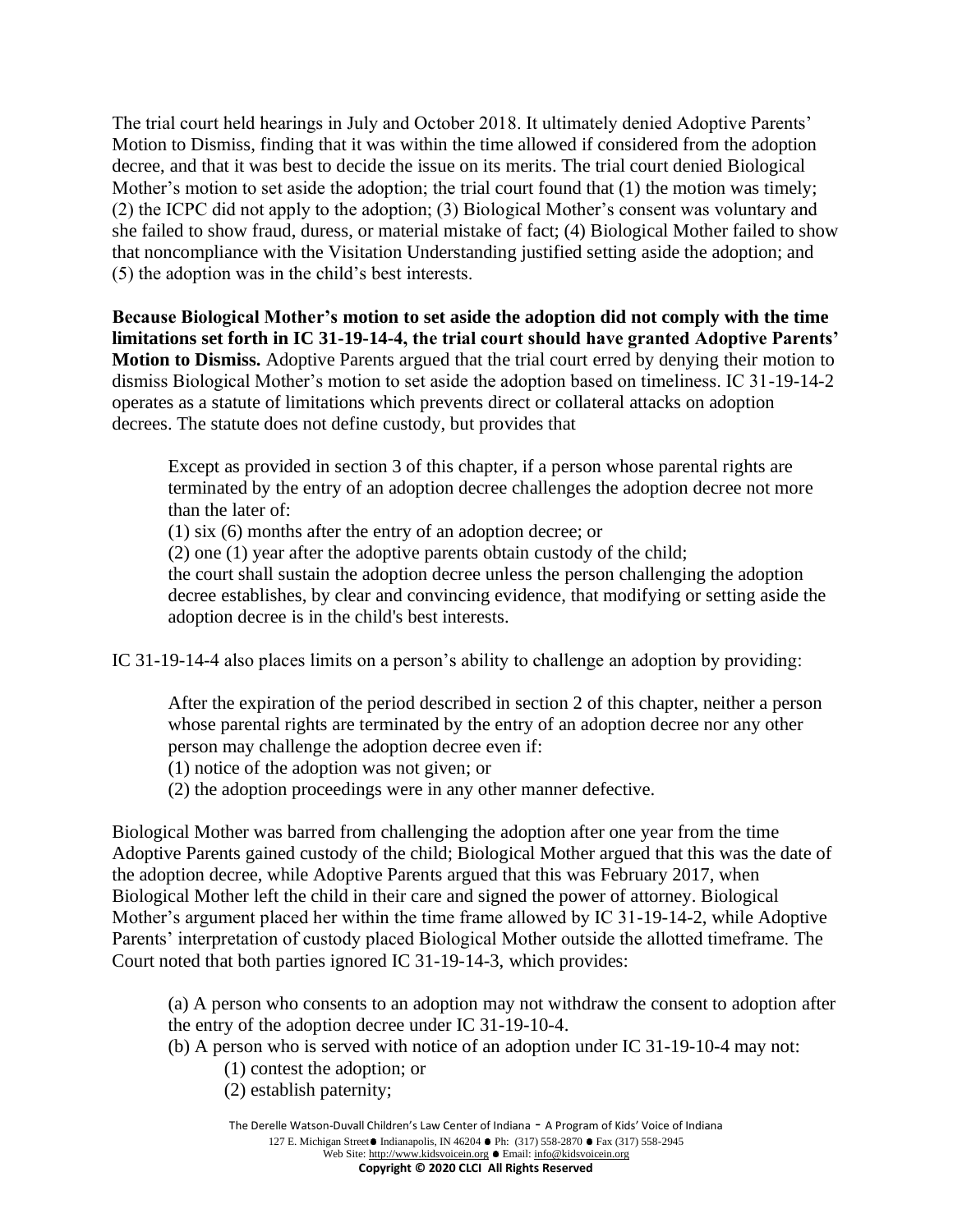more than thirty (30) days after the date of service of notice of the adoption. (c) A person who receives actual notice of an adoption under IC 31-19-10-3 may not:

- (1) contest the adoption; or
- (2) establish paternity;

more than thirty (30) days after the date of receiving actual notice of the adoption. (d) A person who is prohibited from taking action by subsection (a), (b), or (c) may not challenge an adoption decree.

The Court noted that Biological Mother consented to the adoption; therefore, withdrawal of consent had to be done before an adoption decree was issued, not after. IC 31-19-14-3(d) explicitly prevented Biological Mother from challenging the adoption decree. Since Biological Mother did not seek to withdraw her consent until after the adoption decree was issued, Mother was prohibited from challenging the adoption decree.

The Court acknowledged prior case law where a biological parent was permitted to challenge an adoption decree despite being outside allow time limitations. However, the Court noted that (1) Biological Mother made no arguments with respect to her constitutional rights, and (2) even analyzing Biological Mother's arguments under a Trial Rule 60(B) analysis, her arguments failed. Biological Mother did not attempt to fit her arguments into a Trial Rule 60(B) framework, but instead, argued her consent was involuntary because it was premised on postadoption contact, and because the ICPC was not followed.

**The Court opined that while the trial court had erred in not granting Adoptive Parents' Motion to Dismiss, the trial court correctly denied Mother's Motion to Set Aside the Adoption.** Even if Biological Mother was able to challenge the decree, she had to show by clear and convincing evidence that the modifying or setting aside the adoption was in the child's best interests. The Court noted that Biological Mother made no arguments challenging the trial court's determination that the adoption was and remained in the child's best interests

**Biological Mother's consent was voluntary; the breakdown in communication between Biological Mother and Adoptive Parents did not invalidate her consent or the adoption decree.** Biological Mother argued her consent was involuntary because she relied on their promises of postadoption contact in making the decision to sign the consent, calling this a ruse to obtain her consent. The Court noted the acknowledgement in the agreement indicating it was voluntary and not admissible in court; the Court also noted that this agreement did not comply with statutory requirements to be an enforceable postadoption contact agreement. It was not filed with or approved by the trial court and did not contain required language. "Because the postadoption contact agreement here did not comply with the statutes, a judicial determination of the best interests of the Child was not necessary to terminate contact." The Court further noted that even if there was a valid agreement, a failure to comply with an agreement cannot invalidate an adoption.

**Adoptive Parents were acting as non-agency guardians and as such, the ICPC did not apply.** Biological Mother argued the adoption should be set aside because Adoptive Parents failed to comply with the ICPC, but the trial court determined, and the Court agreed, that the Biological Mother failed to prove the ICPC applied. The Court noted the ICPC does not apply to

> The Derelle Watson-Duvall Children's Law Center of Indiana - A Program of Kids' Voice of Indiana 127 E. Michigan Street ● Indianapolis, IN 46204 ● Ph: (317) 558-2870 ● Fax (317) 558-2945 Web Site: http://www.kidsvoicein.org • Email: info@kidsvoicein.org

**Copyright © 2020 CLCI All Rights Reserved**